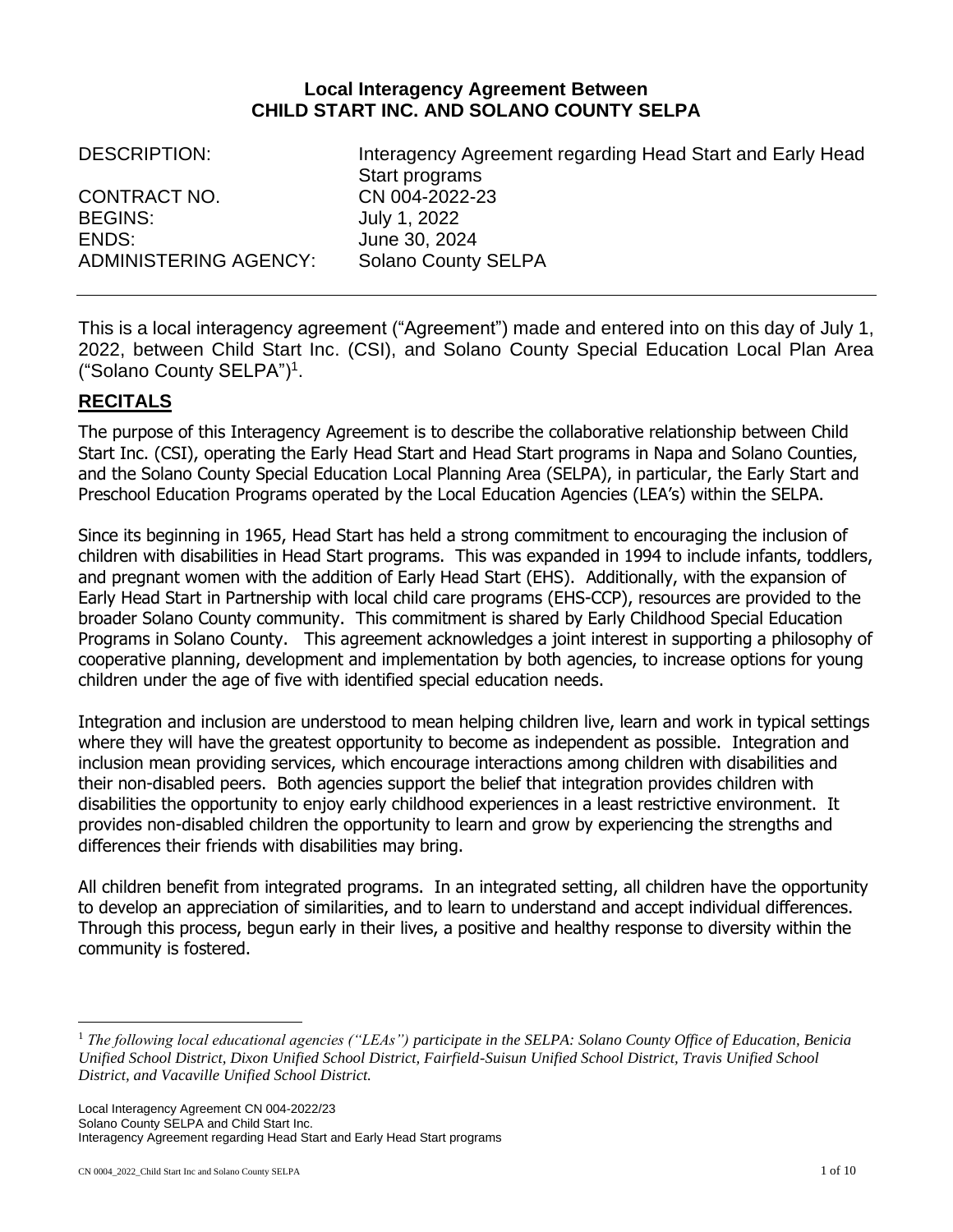This agreement is divided into the following sections: Child Find and Screening, Referral, Education Assessment, Individualized Family Service Plan (IFSP) and Individualized Education Plan Process (IEP), Programs/Service Delivery, Transition, Training and Technical Assistance, Administration and Procedural Safeguards.

### **AGREEMENT**

## **1) SCOPE OF SERVICES AND RESPONSIBILITIES OF PARTIES:**

a) Acronyms. The following acronyms apply to this Agreement:

| IEP            | Individualized Education Plan            |
|----------------|------------------------------------------|
| <b>IFSP</b>    | <b>Individual Family Service Plan</b>    |
| LEA            | <b>Local Education Agency</b>            |
| <b>SCOE</b>    | Solano County Office of Education        |
| <b>SFI PAI</b> | <b>Special Education Local Plan Area</b> |

### b) Responsibilities of Parties.

|                 | <b>Special Education Local Plan Area/</b><br><b>Local Education Agency</b>                                                           | <b>Child Start Inc.</b>                                                                                                                                                                                                                                                                                                                                                                                                                                                                                                      |  |
|-----------------|--------------------------------------------------------------------------------------------------------------------------------------|------------------------------------------------------------------------------------------------------------------------------------------------------------------------------------------------------------------------------------------------------------------------------------------------------------------------------------------------------------------------------------------------------------------------------------------------------------------------------------------------------------------------------|--|
|                 | <b>Child Find and Screening</b>                                                                                                      |                                                                                                                                                                                                                                                                                                                                                                                                                                                                                                                              |  |
| $A-1$           | Shall coordinate with CSI programs to<br>inform and include them in the child<br>find system as outlined in the SELPA<br>Local Plan. | Collaborate with SELPA/LEA on child find<br>activities including developing agreed upon<br>procedures for such coordination.                                                                                                                                                                                                                                                                                                                                                                                                 |  |
| $A-2$           |                                                                                                                                      | In collaboration with each child's parent(s), and<br>within 45 calendar days of the child's entry into<br>the program, CSI will perform or obtain<br>linguistically and age appropriate screening<br>procedures to identify concerns regarding a<br>child's developmental, sensory (visual and<br>auditory), behavioral, motor, language, social,<br>cognitive, perceptual, and emotional skills. To<br>the greatest extent possible, these screening<br>procedures will be sensitive to the child's<br>cultural background. |  |
| $A-3$           |                                                                                                                                      | Children with an active IFSP / IEP at the time<br>of enrollment will not be screened through CSI.                                                                                                                                                                                                                                                                                                                                                                                                                            |  |
| <b>Referral</b> |                                                                                                                                      |                                                                                                                                                                                                                                                                                                                                                                                                                                                                                                                              |  |

Local Interagency Agreement CN 004-2022/23 Solano County SELPA and Child Start Inc. Interagency Agreement regarding Head Start and Early Head Start programs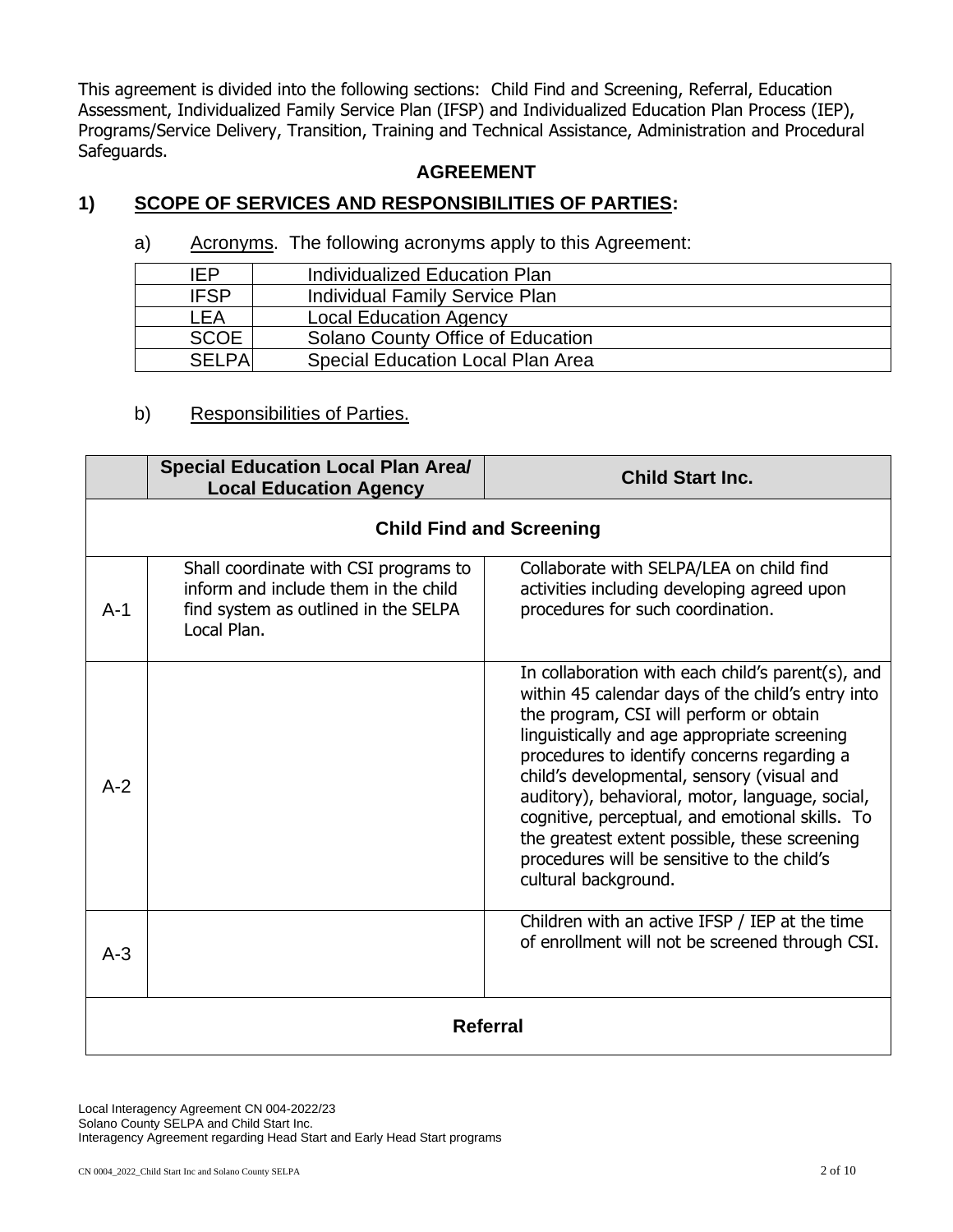|                   | <b>Special Education Local Plan Area/</b>                                                                                                                                                                                                                                                                                           | <b>Child Start Inc.</b>                                                                                                                                                                                                                                                                                                             |  |
|-------------------|-------------------------------------------------------------------------------------------------------------------------------------------------------------------------------------------------------------------------------------------------------------------------------------------------------------------------------------|-------------------------------------------------------------------------------------------------------------------------------------------------------------------------------------------------------------------------------------------------------------------------------------------------------------------------------------|--|
|                   | <b>Local Education Agency</b><br>Inform CSI of LEA referral procedures                                                                                                                                                                                                                                                              | Inform SELPA of CSI referral procedures                                                                                                                                                                                                                                                                                             |  |
| $B-1$             | Note: NBRC, as the lead Early Start<br>Agency, receives referrals for children<br>under the age of 3 at the warm line<br>$(1-800-646-3268).$                                                                                                                                                                                        | Note: NBRC, as the lead Early Start Agency,<br>receives referrals for children under the age of<br>3 at the warm line (1-800-646-3268).                                                                                                                                                                                             |  |
| $B-2$             | Inform Head Start of special<br>education eligibility criteria annually.                                                                                                                                                                                                                                                            | Inform SELPA of CSI eligibility and local<br>enrollment policies annually.                                                                                                                                                                                                                                                          |  |
| $B-3$             | Will contact Education/Disabilities<br>Manager when a child comes to the<br>attention of LEA staff who may be<br>eligible for Early Head Start or Head<br>Start services as potential<br>unduplicated or dually eligible<br>enrollees, and will provide parents<br>with enrollment information through<br>the CSI referral process. | Following screenings with parental consent,<br>may contact LEA case manager to consult<br>regarding possible modifications for children<br>with concerns, which may include informal child<br>observation.                                                                                                                          |  |
| $B-4$             | Provide consultation to CSI staff<br>regarding appropriate modifications<br>prior to referral.                                                                                                                                                                                                                                      | Refer children suspected to be in need of<br>special education to the LEA with parental<br>consent.                                                                                                                                                                                                                                 |  |
| <b>Assessment</b> |                                                                                                                                                                                                                                                                                                                                     |                                                                                                                                                                                                                                                                                                                                     |  |
| C-1               | Shall refer for assessment only after<br>resources of the comprehensive child<br>development program have been<br>considered / utilized.                                                                                                                                                                                            | Implement ongoing procedures to identify<br>medical, dental, and developmental concerns<br>including periodic observations and recordings,<br>as appropriate, of individual children's<br>developmental progress, changes in physical<br>appearance, and emotional and behavioral<br>patterns along with observations from parents. |  |
| $C-2$             | Shall begin special education timeline<br>on receipt of referral from CSI in<br>accordance with California Ed. Code.                                                                                                                                                                                                                | Shall provide information to LEA on any<br>modifications attempted prior to the referral,<br>including documentation that the child's<br>difficulties are not due to environmental,<br>linguistic, cultural or economic reasons.                                                                                                    |  |
| C-3               | Involve CSI staff in the development<br>of the assessment plan and obtaining<br>parental consent.                                                                                                                                                                                                                                   | Assist LEA in obtaining parental consent for<br>assessment.                                                                                                                                                                                                                                                                         |  |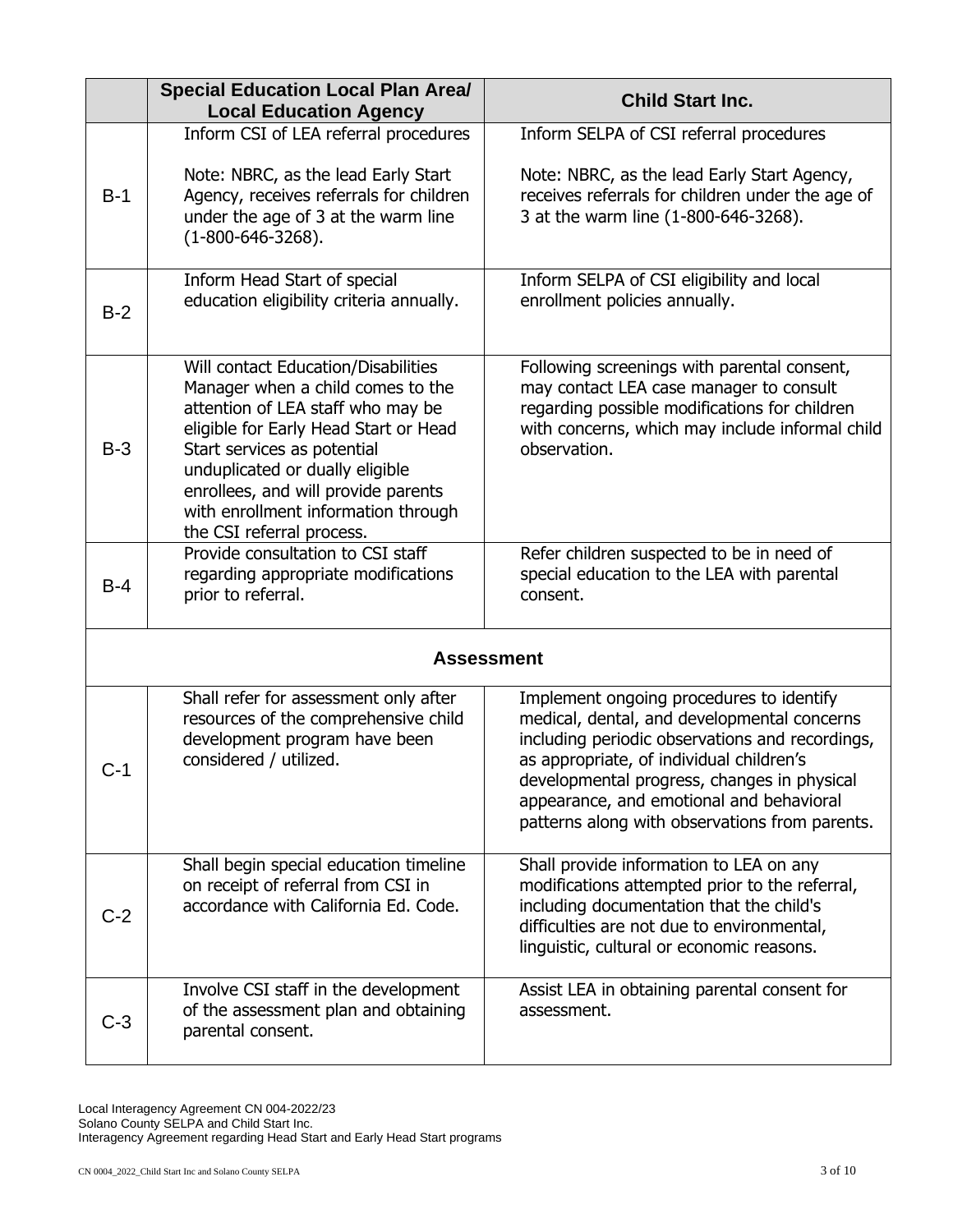|                                                                                                        | <b>Special Education Local Plan Area/</b>                                                                                                                                                                                                                                                                                                                                                              | <b>Child Start Inc.</b>                                                                                          |  |
|--------------------------------------------------------------------------------------------------------|--------------------------------------------------------------------------------------------------------------------------------------------------------------------------------------------------------------------------------------------------------------------------------------------------------------------------------------------------------------------------------------------------------|------------------------------------------------------------------------------------------------------------------|--|
| $C-4$                                                                                                  | <b>Local Education Agency</b><br>Coordinate with CSI in informing<br>parents of due process rights and<br>maintain appropriate documentation<br>per due process.                                                                                                                                                                                                                                       | Inform parents of due process rights and<br>maintain appropriate documentation per due<br>process.               |  |
| $C-5$                                                                                                  | Conduct trans-disciplinary assessment<br>which may include speech, psych,<br>education, nurse, and OT/PT and CSI<br>staff.                                                                                                                                                                                                                                                                             | Participate in the LEA trans-disciplinary<br>assessment process.                                                 |  |
| $C-6$                                                                                                  | Conduct language appropriate<br>assessment as necessary.                                                                                                                                                                                                                                                                                                                                               |                                                                                                                  |  |
| <b>Individual Family Service Plan (IFSP) &amp;</b><br><b>Individual Education Plan (IEP) Processes</b> |                                                                                                                                                                                                                                                                                                                                                                                                        |                                                                                                                  |  |
| $D-1$                                                                                                  | Involve CSI in the scheduling of IFSP /<br>IEP meetings and the development of<br>the education plan.                                                                                                                                                                                                                                                                                                  | Cooperate with SELPA/LEA in scheduling timely<br>IFSP / IEP meetings.                                            |  |
| $D-2$                                                                                                  | Convene IFSP / IEP meeting including<br>LEA staff, CSI staff and parents.                                                                                                                                                                                                                                                                                                                              | Participate in the development of the IFSP / IEP<br>and attend IFSP / IEP meetings.                              |  |
| $D-3$                                                                                                  | Provide for dual enrollments when appropriate.                                                                                                                                                                                                                                                                                                                                                         |                                                                                                                  |  |
| $D-4$                                                                                                  | Specify in the IFSP / IEP the services<br>the child requires and identify which<br>will be provided by CSI and which will<br>be provided by the LEA with the<br>duration and frequency of services<br>provided, including transportation as<br>needed. It is the responsibility of the<br>SELPA/LEA to provide and monitor the<br>transportation services for a child with<br>identified disabilities. | Provide parent consultation on understanding<br>the IFSP / IEP as needed.                                        |  |
| $D-5$                                                                                                  | Monitor implementation of the IFSP /<br>IEP.                                                                                                                                                                                                                                                                                                                                                           | Participate in scheduled IFSP / IEP reviews and<br>assist parents in participating in the IFSP / IEP<br>meeting. |  |
| $D-6$                                                                                                  | Include CSI staff in scheduled IFSP /<br>IEP reviews for children enrolled in<br>CSI programs.                                                                                                                                                                                                                                                                                                         | Maintain current IFSP / IEP information in child<br>file and refer to for appropriate lesson<br>planning.        |  |

Local Interagency Agreement CN 004-2022/23 Solano County SELPA and Child Start Inc. Interagency Agreement regarding Head Start and Early Head Start programs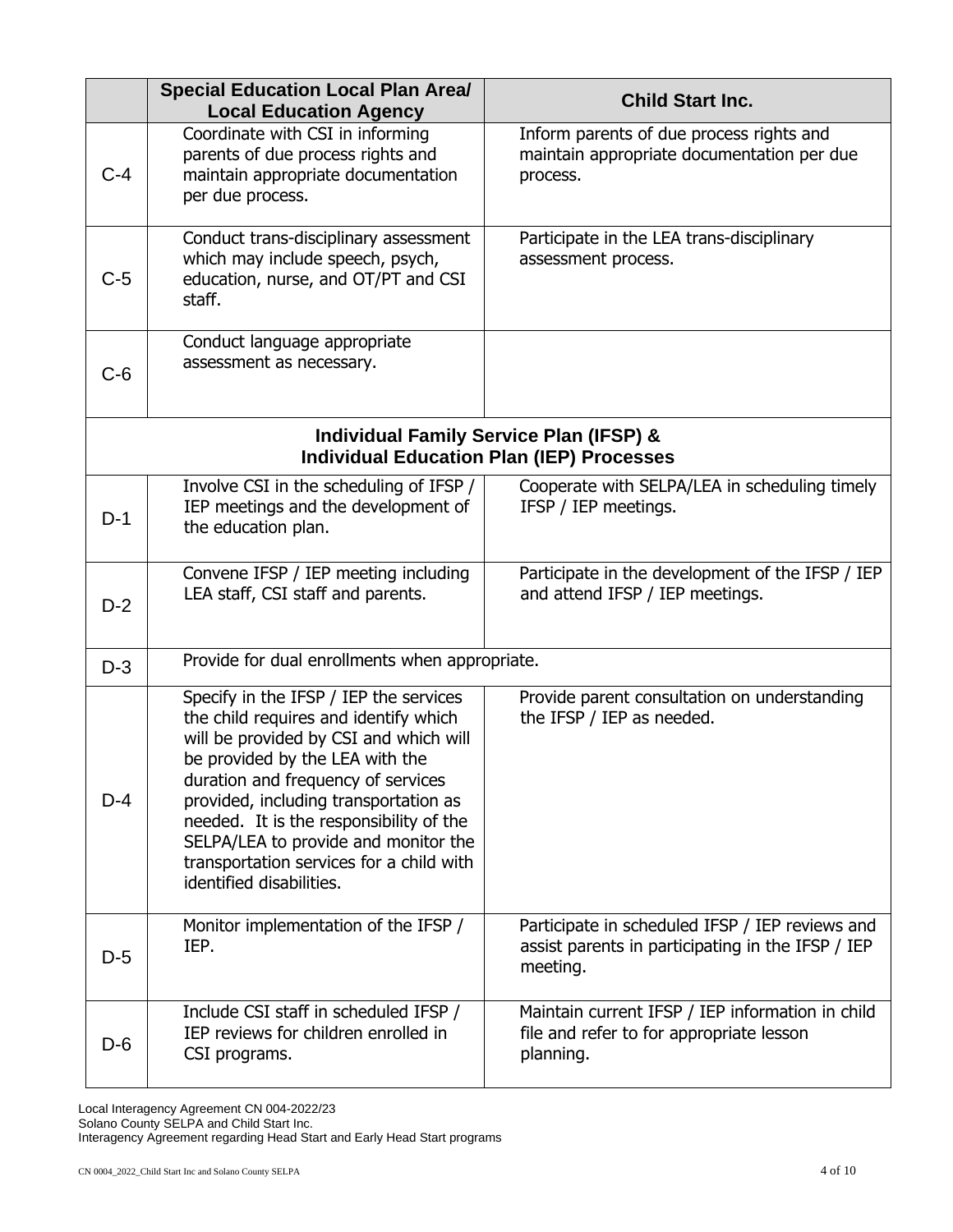|                   | <b>Special Education Local Plan Area/</b><br><b>Local Education Agency</b>                                                                                                  | <b>Child Start Inc.</b>                                                                                                                                                                |
|-------------------|-----------------------------------------------------------------------------------------------------------------------------------------------------------------------------|----------------------------------------------------------------------------------------------------------------------------------------------------------------------------------------|
| $D-7$             | Make copies of IFSP / IEP and<br>assessment information available to<br>CSI with parent consent.                                                                            |                                                                                                                                                                                        |
|                   |                                                                                                                                                                             | <b>Program / Service Delivery</b>                                                                                                                                                      |
| $E-1$             | Provide updates on LEA site locations<br>and appropriate contact persons at<br>sites and central office.                                                                    | Provide updates on CSI site locations and<br>appropriate contact persons at sites and central<br>office.                                                                               |
| $E-2$             | Provide information for related services as appropriate.                                                                                                                    |                                                                                                                                                                                        |
| $E-3$             | Provide observation, consultation,<br>related services, and training<br>regarding individual child needs as<br>specified in the IFSP / IEP.                                 | Modify instruction to meet the needs of special<br>learners with assistance of LEA staff.                                                                                              |
| $E-4$             | When appropriate, such as when<br>designated in "Full Inclusion"<br>classroom model, integrate specialized<br>instruction into daily Head Start<br>classroom activities.    | Coordinate with LEA staff in providing special<br>instructions in the early childhood setting.                                                                                         |
| $E-5$             | Meet / conference regularly with CSI<br>staff, per a defined schedule, to<br>monitor child progress and ensure<br>appropriate activities, staffing, and<br>equipment needs. | Meet / conference regularly with special<br>education staff, per a defined schedule, to<br>monitor child progress and ensure appropriate<br>activities, staffing, and equipment needs. |
| $E-6$             | Provide services as delineated in the<br>IFSP / IEP.                                                                                                                        | Provide all comprehensive child development<br>program components to children with<br>disabilities enrolled in CSI programs.                                                           |
| $E-7$             | Provide services as delineated in Memorandum of Understanding with<br>specific programs / classrooms as appropriate.                                                        |                                                                                                                                                                                        |
| $E-8$             |                                                                                                                                                                             | CSI will coordinate with families and other<br>service agencies to support the<br>accomplishments of goals in preexisting family<br>plans.                                             |
| <b>Transition</b> |                                                                                                                                                                             |                                                                                                                                                                                        |

Local Interagency Agreement CN 004-2022/23 Solano County SELPA and Child Start Inc. Interagency Agreement regarding Head Start and Early Head Start programs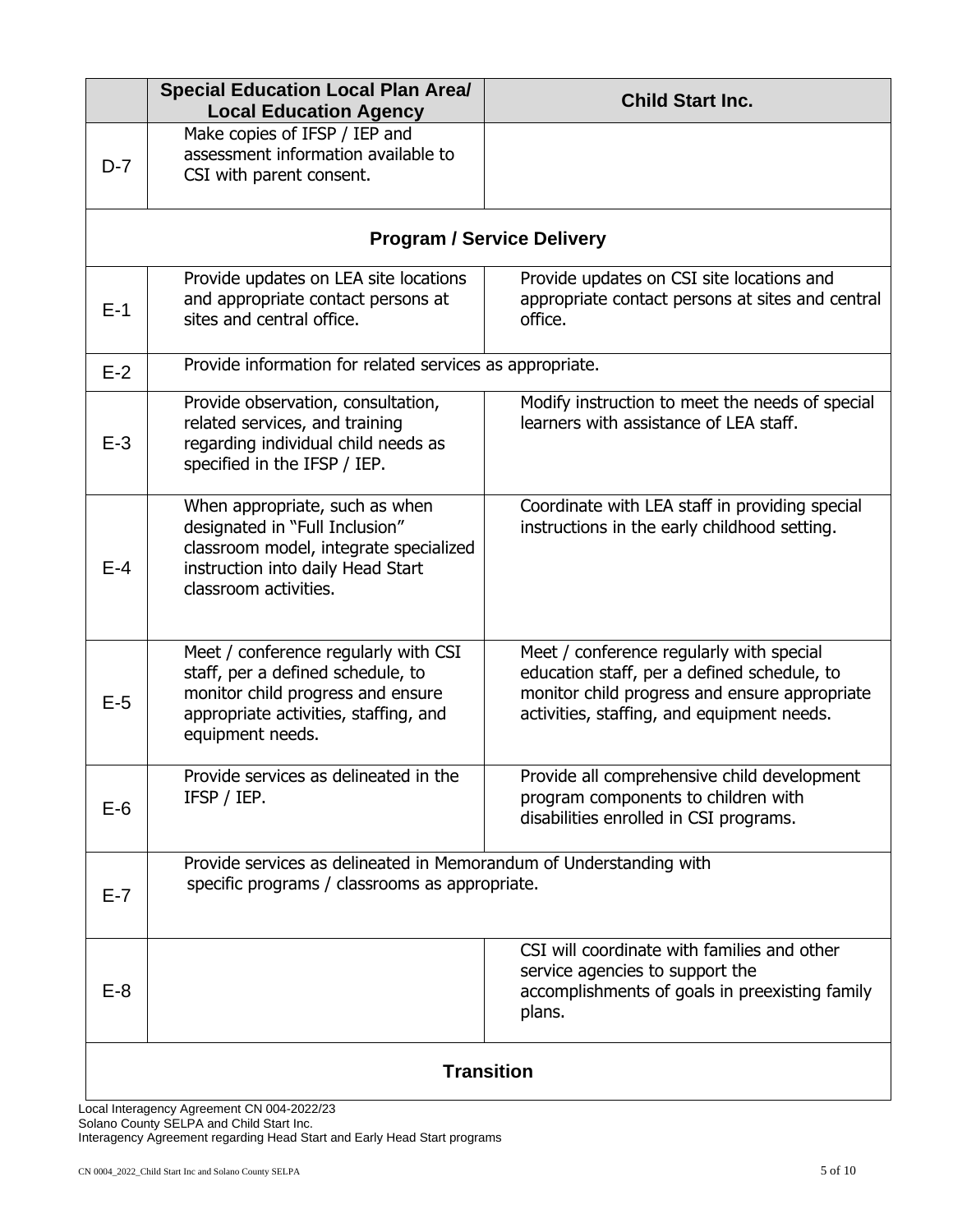|                                          | <b>Special Education Local Plan Area/</b><br><b>Local Education Agency</b>                                                                                                                         | <b>Child Start Inc.</b>                                                                                                                                                                                      |  |
|------------------------------------------|----------------------------------------------------------------------------------------------------------------------------------------------------------------------------------------------------|--------------------------------------------------------------------------------------------------------------------------------------------------------------------------------------------------------------|--|
| $F-1$                                    | Participate in and assist CSI in<br>transition activities from infant/toddler<br>programs to SELPA/LEA.                                                                                            | Participate in and assist SELPA/LEA in transition<br>activities from infant/toddler programs to Head<br>Start.                                                                                               |  |
| $F-2$                                    | Participate in Head Start transition<br>process of kindergarten eligible<br>children continuing in special<br>education.                                                                           | Participate, when appropriate, in LEA IEP<br>transition meetings for 3 and 4-year olds for<br>whom Head Start may be an appropriate<br>placement.                                                            |  |
| $F-3$                                    | Develop transition IEP's for<br>transitioning school age children<br>(including dually enrolled school age<br>children) from Head Start and LEA<br>preschool programs to kindergarten<br>programs. | Assist LEA special and regular education staff in<br>transitioning children to kindergarten programs<br>(e.g. parent information meetings, school visits,<br>$etc.$ ).                                       |  |
| $F-4$                                    | Develop transition IFSP's for<br>transitioning toddlers (by 30 months<br>of age) from Early Head Start and<br>Early Start programs to preschool<br>programs and services.                          | Assist in developing transition IEP's for<br>transitioning school age children (including<br>dually enrolled school age children) from Head<br>Start and LEA preschool programs to<br>kindergarten programs. |  |
| $F-5$                                    |                                                                                                                                                                                                    | Assist in developing transition IFSP's for<br>transitioning toddlers (by 30 months of age)<br>from Early Head Start and Early Start programs<br>to preschool programs and services.                          |  |
| <b>Training and Technical Assistance</b> |                                                                                                                                                                                                    |                                                                                                                                                                                                              |  |
| $G-1$                                    | Co-design outreach materials for families and/or community.                                                                                                                                        |                                                                                                                                                                                                              |  |
| $G-2$                                    | Consider ways to combine efforts in<br>providing parent education programs.                                                                                                                        | Designate one CSI staff person to coordinate<br>training activities.                                                                                                                                         |  |
| $G-3$                                    | Combine fiscal resources to provide joint trainings.                                                                                                                                               |                                                                                                                                                                                                              |  |
| $G-4$                                    | Work jointly with Head Start to<br>support family focus goals.                                                                                                                                     | Share effective strategies for supporting the<br>family focus goals of the programs.                                                                                                                         |  |
| $G-5$                                    | Share resources and training materials<br>with CSI staff.                                                                                                                                          | Share resources and training materials with<br>LEA staff.                                                                                                                                                    |  |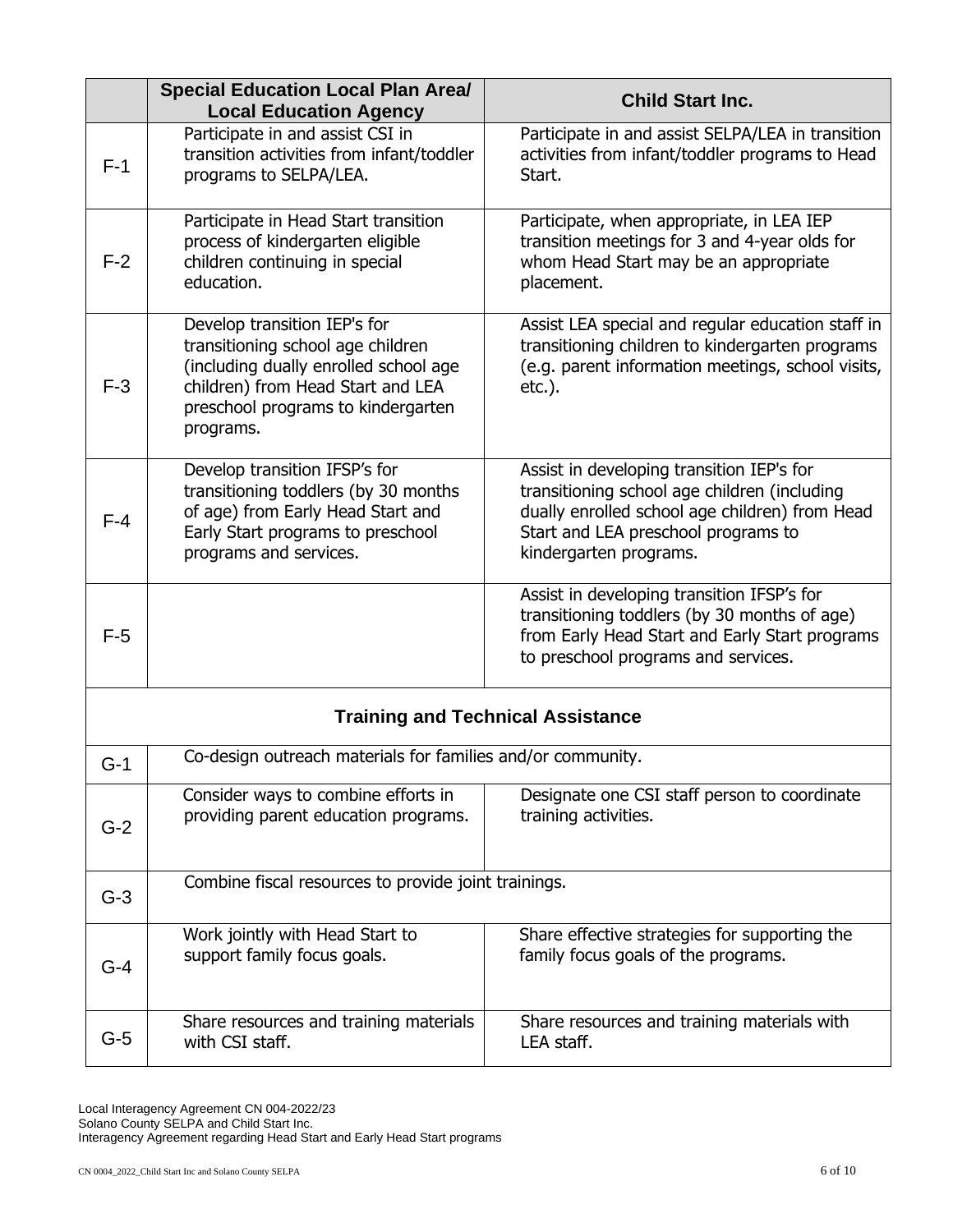|                              | <b>Special Education Local Plan Area/</b><br><b>Local Education Agency</b>                                                                                    | <b>Child Start Inc.</b>                                                                                                                                                                                |
|------------------------------|---------------------------------------------------------------------------------------------------------------------------------------------------------------|--------------------------------------------------------------------------------------------------------------------------------------------------------------------------------------------------------|
| $G-6$                        | Designate one SELPA staff person to<br>coordinate training activities.                                                                                        | Provide or participate in training / in-service<br>opportunity with SELPA / LEA on relative topics<br>as appropriate.                                                                                  |
| $G-7$                        | Provide or participate in training / in-<br>service opportunities with CSI on<br>relative topics as appropriate.                                              |                                                                                                                                                                                                        |
|                              |                                                                                                                                                               | <b>Administration</b>                                                                                                                                                                                  |
| $H-1$                        | Submit appropriate referrals to Head<br>Start programs.                                                                                                       | Follow-up on appropriate referrals made to<br>Head Start programs from LEA's.                                                                                                                          |
| $H-2$                        | Monitor implementation of programs for dual enrolled children.                                                                                                |                                                                                                                                                                                                        |
| $H-3$                        | SELPA Director/ Designee will<br>cooperate with CSI regarding<br>interpretation of the Interagency<br>Agreement (and inform of any<br>changes.)               | Designate one person to cooperate with SELPA<br>regarding interpretation of the Interagency<br>Agreement (and inform of any changes.)                                                                  |
| $H-4$                        | By mutual agreement with CSI, may<br>combine fiscal and service resources<br>in a manner that results in increased<br>services to children with disabilities. | Designate one person to cooperate with LEA<br>administrator regarding creation, maintenance,<br>and interpretation of individual Memorandum of<br>Understanding for individual<br>programs/classrooms. |
| $H-5$                        | Provide staff to consult or meet with<br>CSI staff on programmatic and child<br>related issues as requested.                                                  | May, by mutual agreement with the<br>SELPA/LEA, combine fiscal and service<br>resources in a manner that results in increased<br>services to children with disabilities.                               |
| $H-6$                        | Maintain provision of services as<br>required by individual children's IEPs.                                                                                  | Maintain staffing patterns as required by<br>Community Care Licensing for child care<br>facilities.                                                                                                    |
| $H - 7$                      |                                                                                                                                                               | Request SELPA / LEA to consult or meet with<br>CSI staff on programmatic and child related<br>issues as needed.                                                                                        |
| <b>Procedural Safeguards</b> |                                                                                                                                                               |                                                                                                                                                                                                        |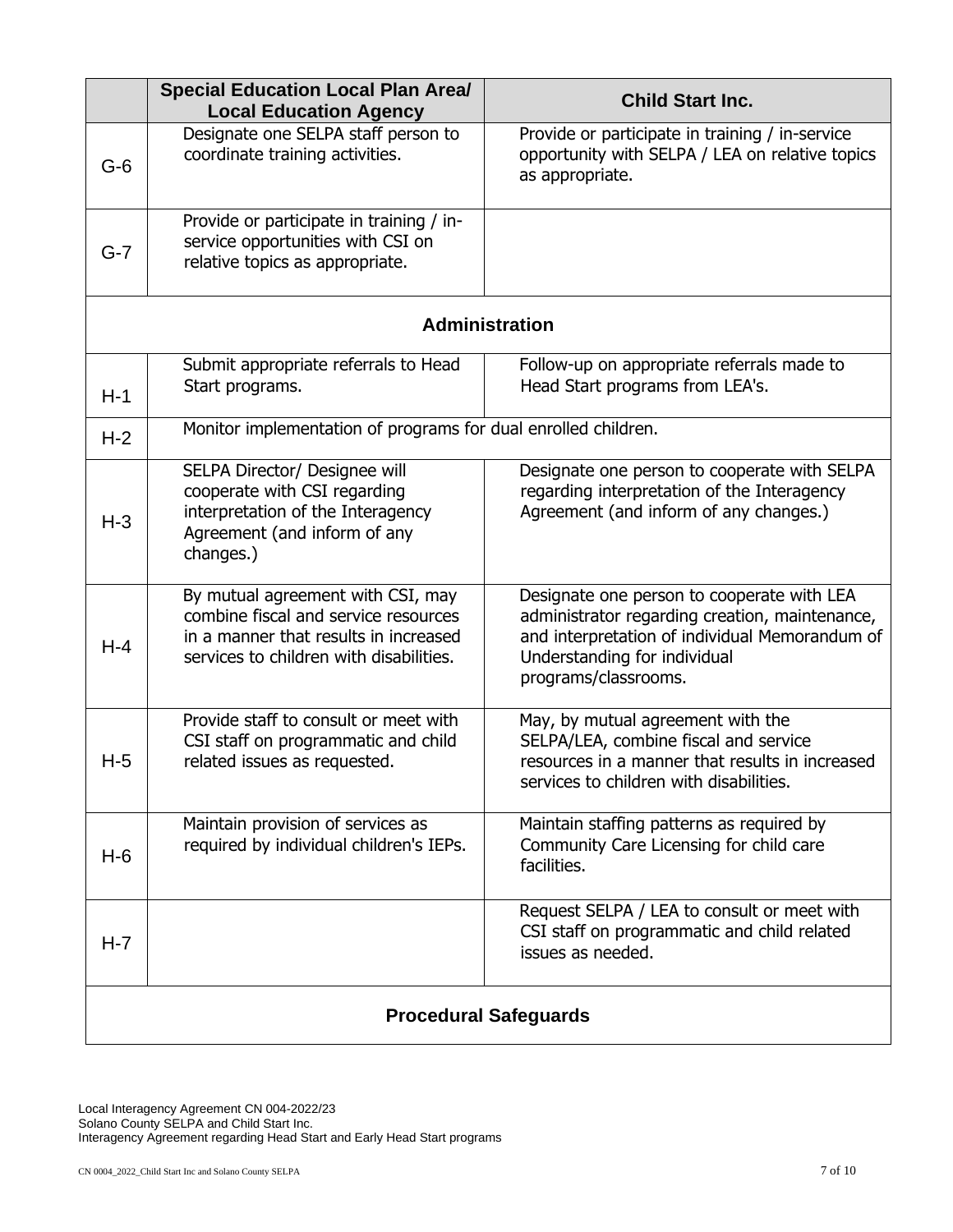|       | <b>Special Education Local Plan Area/</b><br><b>Local Education Agency</b>                                                                                                                                                                                                                                                                                     | <b>Child Start Inc.</b>                                                                    |
|-------|----------------------------------------------------------------------------------------------------------------------------------------------------------------------------------------------------------------------------------------------------------------------------------------------------------------------------------------------------------------|--------------------------------------------------------------------------------------------|
| $I-1$ | In the event that misunderstandings or differences of opinion occur between agencies with<br>regard to policies and procedures necessary to accomplish the objectives of this agreement,<br>the staff of the LEA and CSI will meet to develop a mutually agreeable solution. These<br>disputes should be resolved at the lowest administration level possible. |                                                                                            |
| $-2$  | Implement all procedural safeguards<br>according to state and federal law and<br>regulations.                                                                                                                                                                                                                                                                  | Maintain compliance with appropriate Head<br>Start age and income eligibility regulations. |
| $-3$  | Inform CSI of due process hearing<br>and complaint procedures.                                                                                                                                                                                                                                                                                                 | Participate in due process or complaint<br>procedures when requested.                      |
| l-4   | In the event that a dispute cannot be resolved, an interagency meeting will be convened<br>within 30 days following written documentation of the issues, to review this document.                                                                                                                                                                              |                                                                                            |
| I-5   |                                                                                                                                                                                                                                                                                                                                                                | Comply with all state licensing requirements<br>regulating integration activities.         |

- **2) CONTRACT TERM:** This Agreement shall remain in full force and effect from July 1, 2022 through June 30, 2024.
- **3) AMENDMENTS:** This Agreement constitutes the entire agreement between the parties. Any amendments or changes to this Agreement shall be made in writing, specifying the change(s) and the effective date(s) and shall be executed by duly authorized representatives of both parties.
- **4) FULL COOPERATION IN CONSUMMATING AGREEMENT:** Each Party to this Agreement shall cooperate fully in the execution of any and all other documents and the completion of any additional actions that may be necessary or appropriate to give full force and effect to the terms and intent of this Agreement.
- **5) INDEPENDENT CONTRACTOR:** In the performance of this Agreement, CSI and Solano County SELPA are, at all times, acting and performing as independent contractors, and this Agreement creates no relationship of employer and employee as between Solano County SELPA and CSI, including their respective agents and employees. CSI and Solano County SELPA agree neither agency nor its agents and employees have any rights, entitlement or claim against the other for any type of employment benefits or workers' compensation or other programs afforded to the other party's employees.
	- a) Each party shall be responsible for its applicable State and federal income, payroll and taxes and agrees to provide any workers' compensation coverage as required by California State laws.

# **9) HOLD HARMLESS AND INDEMNIFICATION AGREEMENT:**

a) CSI agrees to indemnify, defend, and hold harmless Solano County SELPA and Solano County SELPA's employees, agents, and elective and appointive boards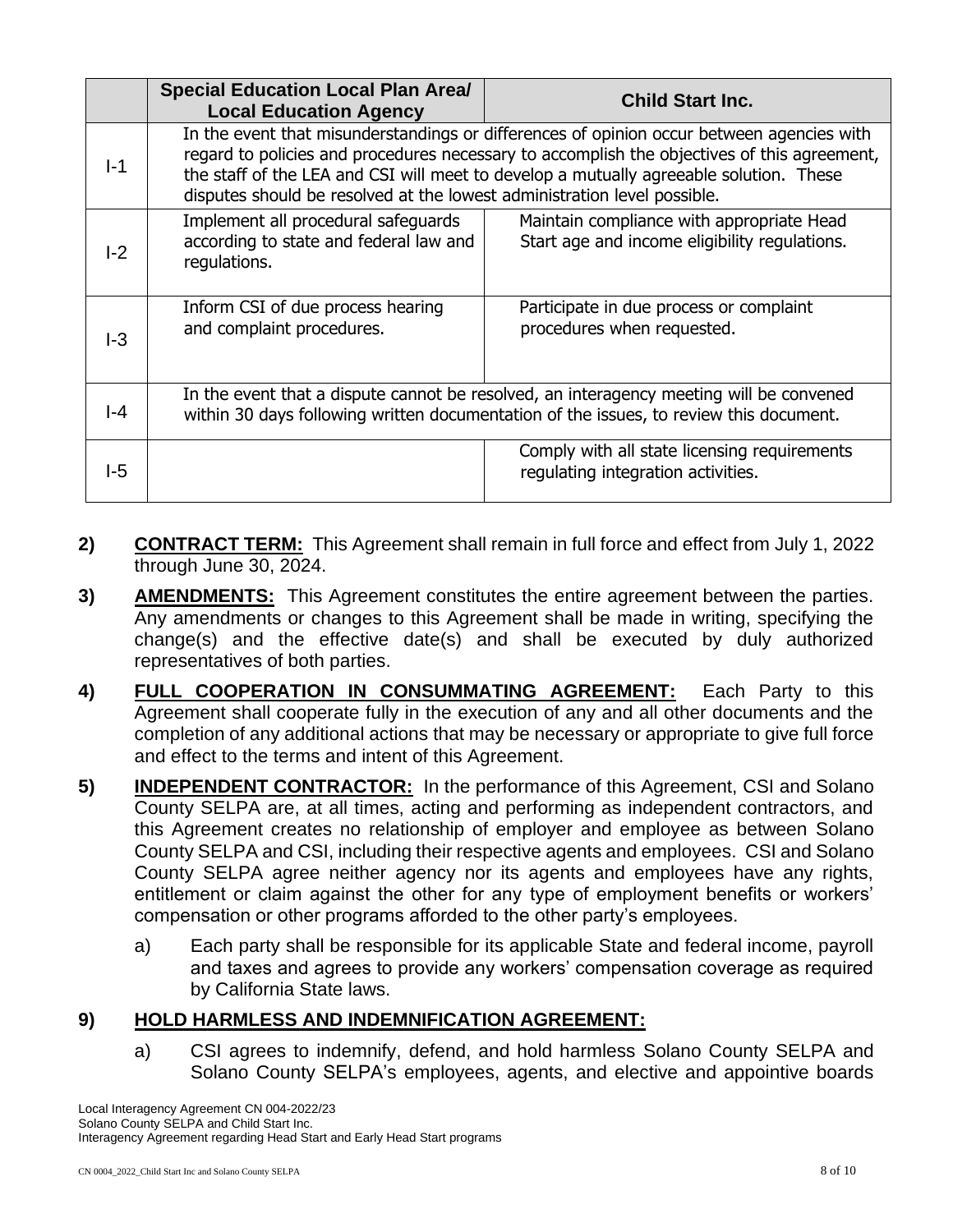from and against any and all claims, suits, losses, damages and liability, including costs and attorney's fees, arising out of negligent or intentional acts or omissions of CSI, its employees or agents.

- b) Solano County SELPA agrees to indemnify, defend, and hold harmless CSI, its employees, agents and elective and appointive boards from and against any and all claims, suits, losses, damages, and liabilities, including costs and attorney's fees, arising out of negligent or intentional acts or omissions of Solano County SELPA, its employees or agents.
- c) This indemnification shall extend to claims, suits, losses, damages, injury, and liability for injuries occurring after completion of either party's services, as well as during the progress of rendering such services. Acceptance of insurance required by this Agreement does not relieve the Parties from liability under this indemnification clause. This indemnification clause shall apply to all damages or claims for damages suffered by CSI's or Solano County SELPA's operations, regardless if any insurance is applicable or not.
- **10) CONFLICT OF INTEREST:** CSI attests that it has no current business or financial relationship with any Solano County SELPA employees or other Solano County SELPA providers that would conflict with this Agreement and will not enter into any such business or financial relationship with any such employees during or following the period of this Agreement.
- **11) NONDISCRIMINATION:** During the performance of this Agreement, CSI and Solano County SELPA shall each comply with all applicable federal, State and local laws, rules, regulations and ordinances, including the provisions of the Americans with Disabilities Act of 1990, and Fair Employment and Housing Act, and will not discriminate against employees, applicants or clients because of race, sex, sexual orientation, color, ancestry, religion or religious creed, national origin or ethnic group identification, mental disability, physical disability, medical condition (including cancer, HIV and AIDS), age (over 40), marital status, or use of Family and Medical Care Leave and/or Pregnancy Disability Leave in regard to any position for which the employee or applicant is qualified.
- **12) THIRD PARTY RIGHTS:** Nothing in this Agreement shall be construed to give any rights or benefits to anyone other than Solano County SELPA and CSI.
- **13) CONFIDENTIALITY:** The Parties agree to maintain confidentiality of information and records as required by applicable federal, State and local laws, regulations and rules, and further agree to mutually hold the other party harmless from any breach of confidentiality, as set forth in the hold harmless provisions contained herein.
	- a) The Parties agree, to the extent required by the Family Educational Rights and Privacy Act (FERPA), including but not limited to Title 20, United States Code, Section 1232g et seq. and its implementing regulations (including but not limited to Title 34, Code of Federal Regulations (CFR), Part 99) to comply with applicable requirements of law and subsequent amendments relating to protected student education records, as well as any task or activity the Solano County SELPAs or CSI performs on behalf of each other, to the extent the Solano County SELPAs or their LEAs would be required to comply with such requirements.